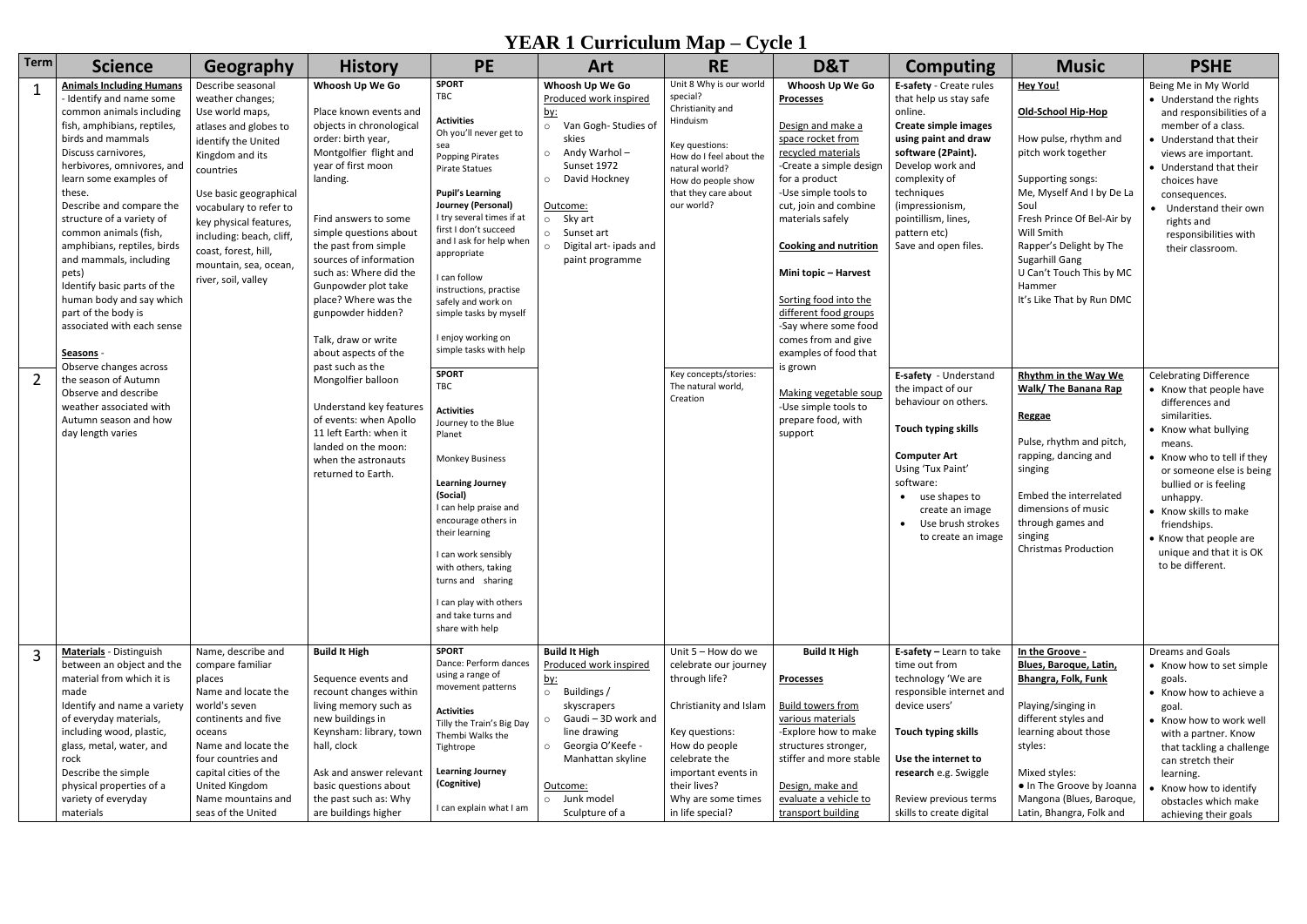|                | Compare and group<br>together a variety of<br>everyday materials on the<br>basis of their simple<br>physical properties<br>Seasons-<br>Observe changes across<br>the seasons of Winter &<br>Spring Observe and<br>describe weather<br>associated with Winter &<br>Spring seasons and how<br>day length varies                                                                                                                                                                         | Kingdom                                                                                                                                                                                                                                                                        | now? What are<br>buildings built from<br>now?<br>Talk, draw or write<br>about aspects of the<br>past such as:. homes<br>different people lived in,<br>those who owned land<br>and those who worked<br>the land | doing well and I have<br>begun to identify areas<br>for improvement<br>I can understand and<br>follow simple rules and<br>can name some things I<br>am good at<br>I can follow simple<br>instructions                                                                                                                                                       | building<br>Line drawing of<br>$\circ$<br>patterns<br>o Manhattan skyline -<br>Paint and paper<br>silhouettes                                                                                                                                                                                                                                                                                    |                                                                                                                                                                                                                                                       | materials<br>-Create a design for a<br>product that uses<br>wheels and axles to<br>enable it to move<br>-Safely cut, shape and<br>join components using<br>simple tools<br>-Ask simple questions<br>about existing<br>products and those<br>that we have made<br><b>Cooking and nutrition</b>                                                                                   | content related to work<br>in class.                                                                                                                                                                                                                                                                                                                                      | Funk)<br>• How Blue Can You Get<br>by B.B. King (Blues)<br>• Let The Bright Seraphim<br>by Handel (Baroque) ·<br>Livin' La Vida Loca by Ricky<br>Martin (Latin/Pop) · Jai<br>Ho by J.R. Rahman<br>(Bhangra/Bollywood)<br>• Lord Of The Dance by<br>Ronan Hardiman (Irish) ·<br>Diggin' On James Brown<br>by Tower Of Power (Funk)                                                                                                                                                     | difficult and work out<br>how to overcome them.<br>• Know when a goal has<br>been achieved.                                                                                                                                                                                                                                                                                                                                                                                                                                                                                |
|----------------|---------------------------------------------------------------------------------------------------------------------------------------------------------------------------------------------------------------------------------------------------------------------------------------------------------------------------------------------------------------------------------------------------------------------------------------------------------------------------------------|--------------------------------------------------------------------------------------------------------------------------------------------------------------------------------------------------------------------------------------------------------------------------------|----------------------------------------------------------------------------------------------------------------------------------------------------------------------------------------------------------------|-------------------------------------------------------------------------------------------------------------------------------------------------------------------------------------------------------------------------------------------------------------------------------------------------------------------------------------------------------------|--------------------------------------------------------------------------------------------------------------------------------------------------------------------------------------------------------------------------------------------------------------------------------------------------------------------------------------------------------------------------------------------------|-------------------------------------------------------------------------------------------------------------------------------------------------------------------------------------------------------------------------------------------------------|---------------------------------------------------------------------------------------------------------------------------------------------------------------------------------------------------------------------------------------------------------------------------------------------------------------------------------------------------------------------------------|---------------------------------------------------------------------------------------------------------------------------------------------------------------------------------------------------------------------------------------------------------------------------------------------------------------------------------------------------------------------------|---------------------------------------------------------------------------------------------------------------------------------------------------------------------------------------------------------------------------------------------------------------------------------------------------------------------------------------------------------------------------------------------------------------------------------------------------------------------------------------|----------------------------------------------------------------------------------------------------------------------------------------------------------------------------------------------------------------------------------------------------------------------------------------------------------------------------------------------------------------------------------------------------------------------------------------------------------------------------------------------------------------------------------------------------------------------------|
| $\overline{4}$ |                                                                                                                                                                                                                                                                                                                                                                                                                                                                                       |                                                                                                                                                                                                                                                                                |                                                                                                                                                                                                                | <b>SPORT TBC</b><br><b>Activities</b><br><b>Clowning Around!</b><br>Wendy's Water-ski<br>Challenge<br><b>Learning Journey</b><br>(Creative)<br>I can select and link<br>movements together<br>to fit a theme<br>I can explore and<br>describe different<br>movements<br>I can observe and copy<br>others<br>Understand the term<br>'determination'          |                                                                                                                                                                                                                                                                                                                                                                                                  | Key concepts/stories:<br>Important events, birth,<br>baptism, naming a<br>baby, life story of<br>Muhammad, marriage,<br>death<br>Easter                                                                                                               | Savoury Croque-en-<br><b>Bouche tower</b><br>-Use simple tools to<br>prepare food safely                                                                                                                                                                                                                                                                                        | E-safety -understand<br>what is meant by<br>personal information<br>'We are information<br>protectors'<br><b>Coding Beebots</b><br>create and debug<br>simple programs<br>understand that<br>programs execute by<br>following precise<br>and unambiguous<br>instructions.                                                                                                 | Round and Round -<br><b>Bossa Nova</b><br>Pulse, rhythm and pitch in<br>different styles of music<br>Latin and Mixed Styles:<br>• Round And Round<br>(Bossa Nova)<br>• Livin' La Vida Loca by<br>Ricky Martin (Latin/Pop)<br>• Imperial War March by<br>John Williams (Film)<br>• It Had Better Be Tonight<br>by Michael Bublé<br>(Latin/Big Band)<br>• Why Don't You by<br>Gramophonedzie (Big<br>Band/Dance)<br>• Oya Como Va by<br>Santana (Latin/Jazz)                            | Healthy Me<br>• Know the difference<br>between being healthy<br>and unhealthy.<br>• Know some ways to<br>keep healthy.<br>• Know how to make<br>healthy lifestyle choices.<br>• Know how to keep<br>themselves clean and<br>healthy.<br>• Know that germs cause<br>disease / illness. Know<br>that all household<br>products, including<br>medicines, can be<br>harmful if not used<br>properly.<br>• Know that medicines<br>can help them if they<br>feel poorly.<br>• Know how to keep safe<br>when crossing the road.<br>• Know about people who<br>can keep them safe. |
|                | Plants-<br>Identify and name a variety<br>of common wild and<br>garden plants, including<br>deciduous and evergreen<br>trees<br>Identify and describe the<br>basic structure of a variety<br>of common flowering<br>plants, including trees<br>Seasons-<br>Observe changes across<br>the seasons of Summer<br>Describe the changes that<br>have happened across all<br>four seasons<br>Observe and describe<br>weather associated with<br>Summer season and how<br>day length varies. | Use simple<br>observational skills to<br>study the geography of<br>the school and its<br>grounds; Use simple<br>maps of the local area<br>Make simple maps and<br>plans; Use simple<br>fieldwork and<br>observational skills to<br>study the geography of<br>local environment | <b>Geography Focus</b>                                                                                                                                                                                         | <b>SPORT</b><br>TBC<br><b>Activities</b><br>John and Jasmine Learn<br>to Juggle<br>Ringo to the Rescue<br><b>Learning Journey</b><br>(Applying Physical)<br>I can perform a<br>sequence of<br>movements with some<br>changes in level,<br>direction or speed.<br>I can perform a single<br>skill or movement with<br>some control.<br>I can perform a small | <b>The Great Outdoors</b><br>Produced work inspired<br><u>by:</u><br>o Meadows<br>o Andy Goldsworthy<br>inspired sculptural<br>work<br>Monet - Water Lilies<br>$\circ$<br>paintings<br>o Sunflowers (Link to<br>Camille story)<br>Outcome:<br>o Meadow art<br>Outside Sculpture<br>$\circ$<br>using natural<br>materials<br>Observational<br>drawing of trees,<br>flowers etc.<br>o Water Lilies | Unit 6 - How we should<br>live our lives?<br>Christianity and<br>Judaism<br>Key questions:<br>How does what I do<br>affect other people?<br>How do rules help me?<br>What values are<br>important to me?<br>How do stories from<br>religions help us? | <b>The Great Outdoors</b><br><b>Cooking and nutrition</b><br>Cheese scones<br>-Use simple tools to<br>prepare food safely<br>Campfire cooking<br>(popcorn and damper<br>bread)<br>-Cook food safely on<br>an open fire<br>Planning and preparing<br>food for a celebration<br>-Identify some healthy<br>foods<br>-Use simple tools to<br>prepare food safely<br>with increasing | E-safety -what it means<br>to be a good digital<br>citizen.<br><b>Creating documenta</b><br>with text and images<br>(linked to work in class)<br>1. type and format text,<br>then save work.<br>2. open saved work and<br>edit text.<br>3. use shapes to create<br>an image<br>4. use brush strokes to<br>create an image,<br>5. create text and<br>images about a theme. | Your Imagination - Pop<br><b>Using your imagination</b><br>Mixed styles and listening<br>to songs/music about<br>using your imagination:<br>Your Imagination by<br>Joanna Mangona and Pete<br>Readman<br>Supercalifragilisticexpialid<br>ocious from Mary Poppins<br>• Pure Imagination from<br>Willy Wonka & The<br>Chocolate Factory<br>soundtrack<br>• Daydream Believer by<br>The Monkees<br>• Rainbow Connection<br>from The Muppet Movie<br>• A Whole New World<br>from Aladdin | Relationships<br>• Know that everyone's<br>family is different.<br>Know that there are lots<br>of different types of<br>families.<br>• Know that families are<br>founded on belonging,<br>love and care.<br>Know how to make a<br>friend.<br>• Know the characteristics<br>of healthy and safe<br>friends.<br>• Know that physical<br>contact can be used as a<br>greeting.<br>• Know about the<br>different people in the<br>school community and<br>how they help. Know                                                                                                  |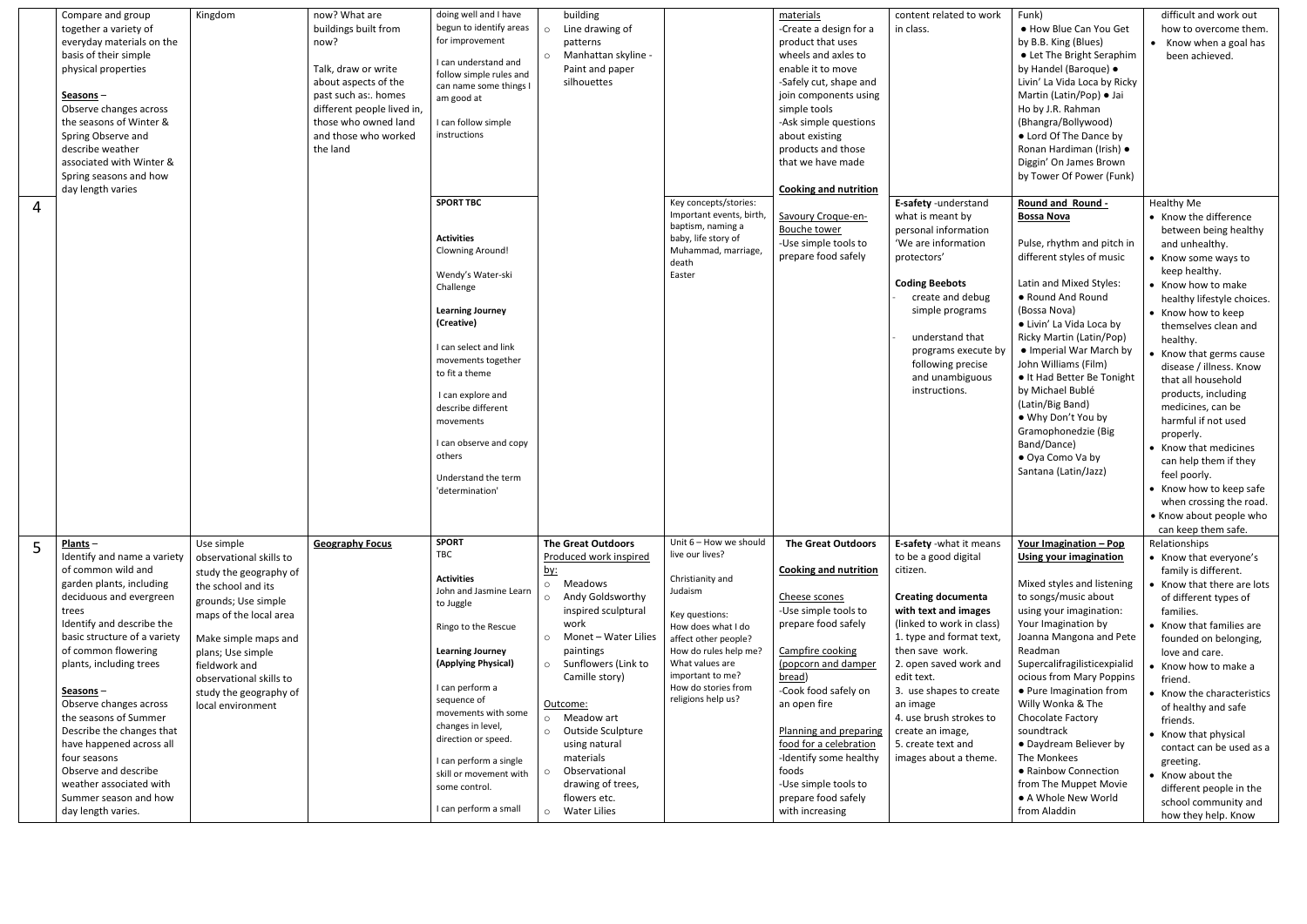|   | range of skills and link<br>two movements<br>together<br>I can move confidently<br>in different ways                                                                                                                                                                                                                                                                               | paintings - colour<br>mixing<br>Sunflowers art<br>$\circ$ |                                                                                                                                     | independence |                                                                                                                                                                                                                                                                                                                              |                                                                                                                                                                                                                                                                                                                                                                                                                                                                                                                                                                                  | who to ask for help in<br>the school community.                                                                                                                                                                                                                                                                                                                                                                                                                                                                                                                                                                                                                   |
|---|------------------------------------------------------------------------------------------------------------------------------------------------------------------------------------------------------------------------------------------------------------------------------------------------------------------------------------------------------------------------------------|-----------------------------------------------------------|-------------------------------------------------------------------------------------------------------------------------------------|--------------|------------------------------------------------------------------------------------------------------------------------------------------------------------------------------------------------------------------------------------------------------------------------------------------------------------------------------|----------------------------------------------------------------------------------------------------------------------------------------------------------------------------------------------------------------------------------------------------------------------------------------------------------------------------------------------------------------------------------------------------------------------------------------------------------------------------------------------------------------------------------------------------------------------------------|-------------------------------------------------------------------------------------------------------------------------------------------------------------------------------------------------------------------------------------------------------------------------------------------------------------------------------------------------------------------------------------------------------------------------------------------------------------------------------------------------------------------------------------------------------------------------------------------------------------------------------------------------------------------|
| 6 | <b>SPORT</b><br>TBC<br><b>Activities</b><br>Sammy Squirrel and his<br><b>Rolling Nuts</b><br>Caspar the Very Clever<br>Cat<br><b>Learning Journey</b><br>(Health & Fitness)<br>I use equipment<br>appropriately and<br>move and land safely.<br>I am aware of why<br>exercise is important<br>for good health<br>I am aware of the<br>changes to the way I<br>feel when I exercise |                                                           | Key concepts/stories:<br>Blame and forgiveness,<br>feelings, Moses and the<br>10 Commandments,<br>Jonah and dilemmas,<br>Yom Kippur |              | E-safety - stay safe<br>when playing online<br>games.<br>Coding<br>1. program beebots to<br>follow basic directions.<br>Link with maths to<br>program beebots to<br>draw a square,<br>rectangle.<br>2. write simple Beebot<br>instructions (code).<br>3. predict the floor path<br>of a Beebot from<br>written instructions. | Reflect, Rewind and<br>Replay -<br><b>Classical</b><br>The history of music, look<br>back and consolidate your<br>learning learn some of the<br>language of music<br>• A Song Before Sunrise<br>by Frederick Delius-<br>20 <sup>th</sup> Century<br>• The Firebird by<br>Stravinsky – 20 <sup>th</sup><br>Century<br>The Bird by Prokofiev<br>$\bullet$<br>- 20 <sup>th</sup> Century<br>Grand March from<br>$\bullet$<br>Aida by Giuseppe<br>Verdi - Classical<br><b>Bolero by Maurice</b><br>$\bullet$<br>Ravel - $20th$ Century<br>The Lamb by John Tavener<br>- contemporary | Changing Me<br>• Know that animals<br>including humans have a<br>life cycle.<br>• Know that changes<br>happen when we grow<br>up.<br>• Know that people grow<br>up at different rates and<br>that is normal.<br>• Know the names of male<br>and female private body<br>parts.<br>• Know that there are<br>correct names for<br>private body parts and<br>nicknames, and when to<br>use them.<br>• Know which parts of the<br>body are private and<br>that they belong to that<br>person and that nobody<br>has the right to hurt<br>these.<br>• Know who to ask for<br>help if they are worried<br>or frightened.<br>• Know that learning<br>brings about change. |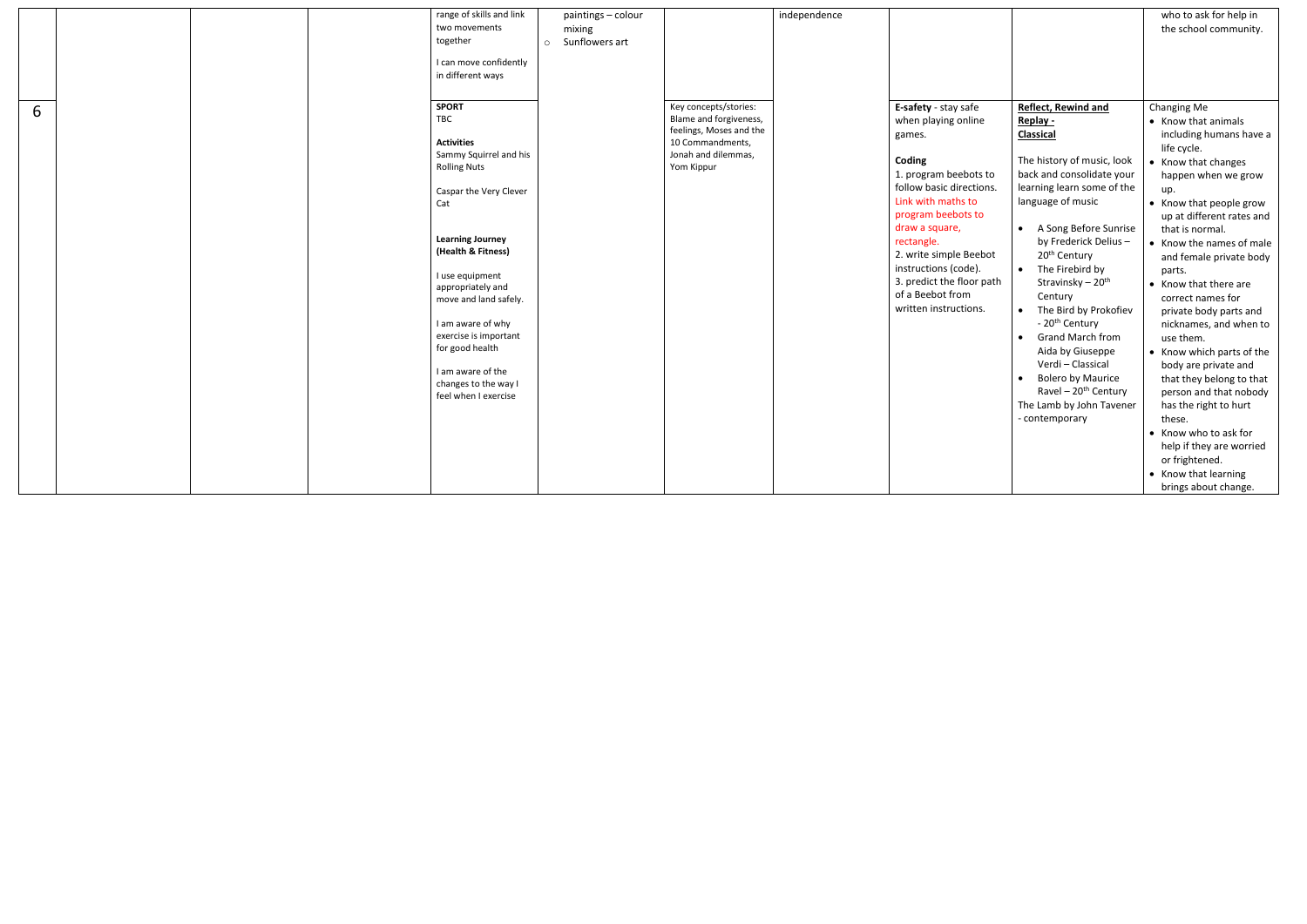## **YEAR 1 Curriculum Map – Cycle 2**

| <b>Term</b> | <b>Science</b>                                                                                                                                                                                                                                                                                                                                                                                                                                                                                                                                                                                                                                              | Geography                                                                                                                                                                                                                                                                                                                                                                            | <b>History</b>                                                                                                                                                                                                                                                                                                                                                                                                                                                                                                                                                                                                                                         | <b>PE</b>                                                                                                                                                                                                                                                                                                                                                                                                                                                                                                                                                                                                                                                                                                                                                                     | Art                                                                                                                                                                                                                           | <b>RE</b>                                                                                                                                                                                                                                                 | <b>DT</b>                                                                                                                                                                                                                                                                                                                                                                                                                                                                                                                                                                                                                                                                                                                                                                                                                                                                                                                                                                                                                                                                                                                                                                                                                                         | <b>Computing</b>                                                                                                                                                                                                                                                                                                                                                                                                                                                                                                                                | <b>Music</b>                                                                                                                                                                                                                                                                                                                                                                                                                                                                                                                                                                 | <b>PSHE</b>                                                                                                                                                                                                                                                                                                                                                                                                                                                                                                                                                                                                                                 |
|-------------|-------------------------------------------------------------------------------------------------------------------------------------------------------------------------------------------------------------------------------------------------------------------------------------------------------------------------------------------------------------------------------------------------------------------------------------------------------------------------------------------------------------------------------------------------------------------------------------------------------------------------------------------------------------|--------------------------------------------------------------------------------------------------------------------------------------------------------------------------------------------------------------------------------------------------------------------------------------------------------------------------------------------------------------------------------------|--------------------------------------------------------------------------------------------------------------------------------------------------------------------------------------------------------------------------------------------------------------------------------------------------------------------------------------------------------------------------------------------------------------------------------------------------------------------------------------------------------------------------------------------------------------------------------------------------------------------------------------------------------|-------------------------------------------------------------------------------------------------------------------------------------------------------------------------------------------------------------------------------------------------------------------------------------------------------------------------------------------------------------------------------------------------------------------------------------------------------------------------------------------------------------------------------------------------------------------------------------------------------------------------------------------------------------------------------------------------------------------------------------------------------------------------------|-------------------------------------------------------------------------------------------------------------------------------------------------------------------------------------------------------------------------------|-----------------------------------------------------------------------------------------------------------------------------------------------------------------------------------------------------------------------------------------------------------|---------------------------------------------------------------------------------------------------------------------------------------------------------------------------------------------------------------------------------------------------------------------------------------------------------------------------------------------------------------------------------------------------------------------------------------------------------------------------------------------------------------------------------------------------------------------------------------------------------------------------------------------------------------------------------------------------------------------------------------------------------------------------------------------------------------------------------------------------------------------------------------------------------------------------------------------------------------------------------------------------------------------------------------------------------------------------------------------------------------------------------------------------------------------------------------------------------------------------------------------------|-------------------------------------------------------------------------------------------------------------------------------------------------------------------------------------------------------------------------------------------------------------------------------------------------------------------------------------------------------------------------------------------------------------------------------------------------------------------------------------------------------------------------------------------------|------------------------------------------------------------------------------------------------------------------------------------------------------------------------------------------------------------------------------------------------------------------------------------------------------------------------------------------------------------------------------------------------------------------------------------------------------------------------------------------------------------------------------------------------------------------------------|---------------------------------------------------------------------------------------------------------------------------------------------------------------------------------------------------------------------------------------------------------------------------------------------------------------------------------------------------------------------------------------------------------------------------------------------------------------------------------------------------------------------------------------------------------------------------------------------------------------------------------------------|
| $\mathbf 1$ | Animals Including Humans -<br>Identify and name some<br>common animals including<br>fish, amphibians, reptiles,<br>birds and mammals<br>Discuss carnivores, herbivores,<br>omnivores, and learn some<br>examples of these.<br>Describe and compare the<br>structure of a variety of<br>common animals (fish,<br>amphibians, reptiles, birds and<br>mammals, including pets)<br>Identify basic parts of the<br>human body and say which<br>part of the body is associated<br>with each sense<br>Seasons -<br>Observe changes across the<br>season of Autumn<br>Observe and describe weather<br>associated with Autumn<br>season and how day length<br>varies | Describe seasonal<br>weather changes;<br>Use maps, atlases and<br>globes to identify<br>countries of the<br>United Kingdom<br>Identify 'hot and cold'<br>countries related to<br>bird migration<br>Use basic<br>geographical<br>vocabulary to refer to<br>key physical features,<br>including: beach, cliff,<br>coast, forest, hill,<br>mountain, sea, ocean,<br>river, soil, valley | <b>Gunpowder Plot</b><br>Place known events and<br>objects in chronological<br>order: own birthday,<br>Gunpowder plot and<br>Queen Elizabeth's<br>coronation<br>Ask and answer<br>relevant basic<br>questions about the<br>past such as: What day<br>do we remember the<br>gunpowder plot on?<br>Who do we remember<br>on the 5 <sup>th</sup> November?<br>Relate his/her own<br>account of an event<br>and understand that<br>others may give a<br>different version by<br>retelling the story of<br>the Gunpowder plot.<br>Understand key<br>features of events such<br>as: Plot to blow up<br>Parliament, the<br>betrayal, plot members<br>captured | <b>SPORT</b><br>TBC<br><b>Activities</b><br>Oh you'll never get to<br>sea<br><b>Popping Pirates</b><br><b>Pirate Statues</b><br><b>Pupil's Learning</b><br>Journey (Personal)<br>I try several times if at<br>first I don't succeed<br>and I ask for help<br>when appropriate<br>I can follow<br>instructions, practise<br>safely and work on<br>simple tasks by myself<br>I enjoy working on<br>simple tasks with help<br><b>SPORT</b><br>TBC<br><b>Activities</b><br>Journey to the Blue<br>Planet<br><b>Monkey Business</b><br><b>Learning Journey</b><br>(Social)<br>I can help praise and<br>encourage others in<br>their learning<br>I can work sensibly<br>with others, taking<br>turns and sharing<br>I can play with others<br>and take turns and<br>share with help | In a Flap (Birds)<br>Produced work<br>inspired by:<br>$\circ$ Birds of prey<br>O Book 'Lost and<br>Found.'<br>Outcome:<br>o Sketch of bird of<br>prey using oil<br>pastels.<br>o Painting inspired<br>by 'Lost and<br>Found.' | Unit 8 Why is our<br>world special?<br>Christianity and<br>Hinduism<br>Key questions:<br>How do I feel about<br>the natural world?<br>How do people show<br>that they care about<br>our world?<br>Key concepts/stories:<br>The natural world,<br>Creation | In a Flap<br>Processes<br>Design and make a penguin<br>from a variety of recycled<br>materials. Choose fixings and<br>finishes<br>- Create a simple design for ar<br>appealing product<br>-Use simple tools to cut, join<br>and combine materials safely<br>Design and make a bird card<br>with moveable wings<br>-Design and simple functional<br>product<br>-Use a range of simple tools to<br>cut, join and combine<br>materials and components<br>safely<br>Design and make and Bird Ball<br>from a selection of pots,<br>fixings, seeds and fat<br>-Begin to use pictures and<br>words to describe how we are<br>going to make our product<br>-Use a more varied range of<br>materials and techniques to<br>make our product<br>Design and make a felt glove<br>puppet of a bird<br>-Use pictures and words to<br>describe what we are planning<br>to do<br>-Select and use appropriate<br>tools and equipment to cut,<br>join and finish our product<br><b>Cooking and nutrition</b><br>Mini topic - Harvest<br>Sorting food into the different<br>food groups<br>-Say where some food comes<br>from and give examples of<br>food that is grown.<br>Making vegetable soup<br>-With help, use simple tools<br>to prepare food, with support. | E-safety - Create<br>rules that help us<br>stay safe online.<br><b>Create simple</b><br>images using paint<br>and draw software<br>(2Paint). Develop<br>work and complexity<br>of techniques<br>(impressionism,<br>pointillism, lines,<br>pattern etc)<br>Save and open files.<br>E-safety -<br>Understand the<br>impact of our<br>behaviour on others.<br><b>Touch typing skills</b><br><b>Computer Art</b><br>Using 'Tux Paint'<br>software:<br>• use shapes to<br>create an image<br>Use brush<br>$\bullet$<br>strokes to<br>create an image | <b>Hey You!</b><br><b>Old-School Hip-Hop</b><br>How pulse, rhythm and<br>pitch work together<br>Supporting songs:<br>Me, Myself And I by De<br>La Soul<br>Fresh Prince Of Bel-Air by<br>Will Smith<br>Rapper's Delight by The<br>Sugarhill Gang<br>U Can't Touch This by<br>MC Hammer<br>It's Like That by Run<br><b>DMC</b><br><b>Rhythm in the Way We</b><br>Walk/ The Banana Rap<br>Reggae<br>Pulse, rhythm and pitch,<br>rapping, dancing and<br>singing<br>Embed the interrelated<br>dimensions of music<br>through games and<br>singing<br><b>Christmas Production</b> | Being Me in My World<br>• Understand the rights and<br>responsibilities of a member<br>of a class.<br>• Understand that their views<br>are important.<br>• Understand that their choices<br>have consequences.<br>• Understand their own rights<br>and responsibilities with<br>their classroom.<br><b>Celebrating Difference</b><br>• Know that people have<br>differences and similarities.<br>• Know what bullying means.<br>• Know who to tell if they or<br>someone else is being bullied<br>or is feeling unhappy.<br>• Know skills to make<br>friendships.<br>• Know that people are unique<br>and that it is OK to be<br>different. |
|             | Materials - Distinguish<br>between an object and the                                                                                                                                                                                                                                                                                                                                                                                                                                                                                                                                                                                                        | Name, describe and<br>compare familiar places                                                                                                                                                                                                                                                                                                                                        | <b>Rolling Rolling Rolling!</b><br>(Transport)                                                                                                                                                                                                                                                                                                                                                                                                                                                                                                                                                                                                         | <b>SPORT</b><br>Dance: Perform                                                                                                                                                                                                                                                                                                                                                                                                                                                                                                                                                                                                                                                                                                                                                | <b>Rolling Rolling</b><br><b>Rolling! (Transport)</b>                                                                                                                                                                         | Unit 5 - How do we<br>celebrate our                                                                                                                                                                                                                       | Rolling, Rolling, Rolling!                                                                                                                                                                                                                                                                                                                                                                                                                                                                                                                                                                                                                                                                                                                                                                                                                                                                                                                                                                                                                                                                                                                                                                                                                        | E-safety - Learn to<br>take time out from                                                                                                                                                                                                                                                                                                                                                                                                                                                                                                       | In the Groove -<br><b>Blues, Baroque, Latin,</b>                                                                                                                                                                                                                                                                                                                                                                                                                                                                                                                             | Dreams and Goals<br>• Know how to set simple goals.                                                                                                                                                                                                                                                                                                                                                                                                                                                                                                                                                                                         |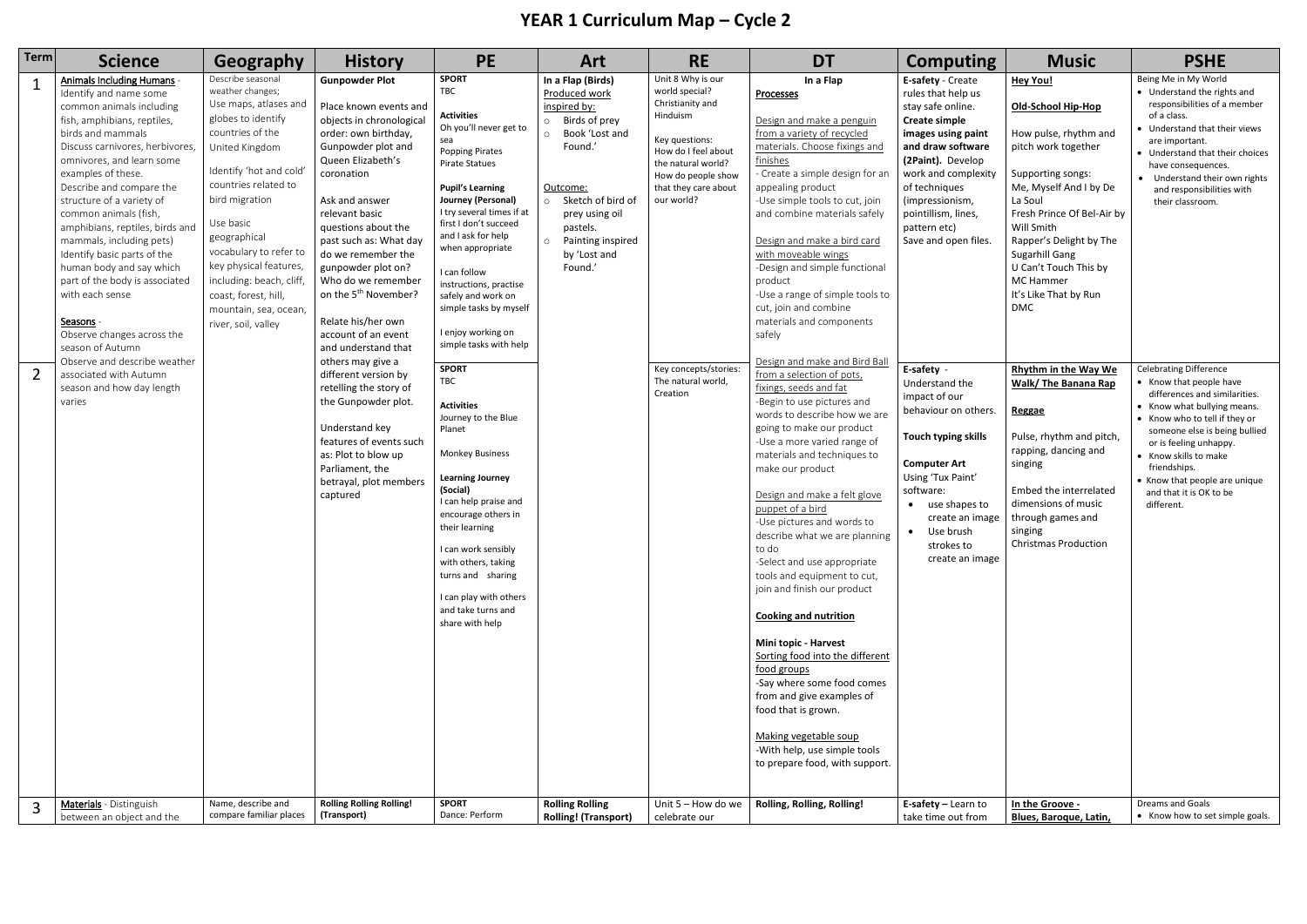|   | material from which it is made<br>Identify and name a variety of<br>everyday materials, including<br>wood, plastic, glass, metal,<br>water, and rock<br>Describe the simple physical<br>properties of a variety of<br>everyday materials<br>Compare and group together a<br>variety of everyday materials<br>on the basis of their simple<br>physical properties<br>$S$ easons $-$<br>Observe changes across the<br>seasons of Winter & Spring<br>Observe and describe weather<br>associated with Winter &<br>Spring seasons and how day<br>length varies | Name and locate the<br>world's seven<br>continents and five<br>oceans<br>Name, locate and<br>identify<br>characteristics of the<br>four countries and<br>capital cities of the<br>United Kingdom          | Sequence events and<br>recount changes within<br>living memory such as:<br>vehicles in Keynsham<br>(use old photos found<br>online)<br>Ask and answer<br>relevant basic<br>questions about the<br>past. Why is transport<br>and travelling faster<br>now?<br>Talk, draw or write<br>about aspects of the<br>past such as: different<br>vehicles, trains through<br>the years<br>Identify some<br>similarities and<br>differences between<br>ways of life in different<br>periods e.g. Use of<br>transport | dances using a range<br>of movement patterns<br><b>Activities</b><br>Tilly the Train's Big<br>Day<br>Thembi Walks the<br>Tightrope<br><b>Learning Journey</b><br>(Cognitive)<br>I can explain what I<br>am doing well and I<br>have begun to identify<br>areas for<br>improvement<br>I can understand and<br>follow simple rules<br>and can name some<br>things I am good at<br>I can follow simple<br>instructions<br><b>SPORT TBC</b><br><b>Activities</b><br><b>Clowning Around!</b><br>Wendy's Water-ski<br>Challenge<br><b>Learning Journey</b><br>(Creative)<br>I can select and link<br>movements together<br>to fit a theme<br>I can explore and<br>describe different<br>movements<br>I can observe and copy<br>others<br>Understand the term<br>'determination' | Produced work<br>inspired by:<br>o Study work by<br>Dufy<br>o 'The Yellow<br>Submarine.'<br><b>Bristol Balloon</b><br>$\circ$<br>Fiesta.<br>Outcome:<br>o Collective picture<br>using printing<br>(natural<br>materials)<br>o Artwork inspired<br>by Dufy.<br>o Collective picture<br>inspired by 'The<br>Yellow<br>Submarine.'<br>(Sort, cut and<br>shape fabrics)<br>Collective picture<br>$\circ$<br>inspired by<br><b>Bristol Balloon</b><br>Fiesta.<br>Background paint<br>and tissue paper. | journey through<br>life?<br>Christianity and<br>Islam<br>Key questions:<br>How do people<br>celebrate the<br>important events in<br>their lives?<br>Why are some<br>times in life<br>special?<br>Key concepts/stories:<br>Important events,<br>birth, baptism,<br>naming a baby, life<br>story of Muhammad,<br>marriage, death<br>Easter | <b>Processes</b><br>Design, make and evaluate a<br>vehicle to carry a Lego person<br>-Create a design for a product<br>that uses wheels and axles to<br>enable it to move<br>-Safely cut, shape and join<br>components using simple tools<br>-Ask simple questions about<br>existing products and those that<br>we have made<br><b>Cooking and nutrition</b><br>Cheese and tomato pinwheels<br>-use simple tools (with support)<br>to prepare food safely | technology 'We are<br>responsible internet<br>and device users'<br>Touch typing skills<br>Use the internet to<br>research e.g. Swiggle<br>Review previous<br>terms skills to create<br>digital content<br>related to work in<br>class.<br>E-safety -understand<br>what is meant by<br>personal information<br>'We are information<br>protectors'<br><b>Coding Beebots</b><br>create and debug<br>simple programs<br>understand that<br>programs<br>execute by<br>following precise<br>and<br>unambiguous<br>instructions. | <b>Bhangra, Folk, Funk</b><br>Playing/singing in<br>different styles and<br>learning about those<br>styles:<br>Mixed styles:<br>. In The Groove by<br>Joanna Mangona (Blues,<br>Baroque, Latin, Bhangra,<br>Folk and Funk)<br>• How Blue Can You Get<br>by B.B. King (Blues)<br>• Let The Bright<br>Seraphim by Handel<br>(Baroque) · Livin' La<br>Vida Loca by Ricky<br>Martin (Latin/Pop) · Jai<br>Ho by J.R. Rahman<br>(Bhangra/Bollywood)<br>• Lord Of The Dance by<br>Ronan Hardiman (Irish) ·<br>Diggin' On James Brown<br>by Tower Of Power<br>(Funk)<br><b>Round and Round -</b><br><b>Bossa Nova</b><br>Pulse, rhythm and pitch<br>in different styles of<br>music<br>Latin and Mixed Styles:<br>• Round And Round<br>(Bossa Nova)<br>• Livin' La Vida Loca by<br>Ricky Martin (Latin/Pop)<br>• Imperial War March<br>by John Williams (Film)<br>• It Had Better Be<br>Tonight by Michael Bublé<br>(Latin/Big Band)<br>• Why Don't You by<br>Gramophonedzie (Big<br>Band/Dance)<br>• Oya Como Va by<br>Santana (Latin/Jazz) | • Know how to achieve a goal.<br>• Know how to work well with a<br>partner. Know that tackling a<br>challenge can stretch their<br>learning.<br>• Know how to identify<br>obstacles which make<br>achieving their goals difficult<br>and work out how to<br>overcome them.<br>Know when a goal has been<br>achieved.<br>Healthy Me<br>• Know the difference between<br>being healthy and unhealthy.<br>• Know some ways to keep<br>healthy.<br>• Know how to make healthy<br>lifestyle choices.<br>• Know how to keep themselves<br>clean and healthy.<br>• Know that germs cause<br>disease / illness. Know that all<br>household products, including<br>medicines, can be harmful if<br>not used properly.<br>• Know that medicines can help<br>them if they feel poorly.<br>• Know how to keep safe when<br>crossing the road.<br>• Know about people who can<br>keep them safe. |
|---|-----------------------------------------------------------------------------------------------------------------------------------------------------------------------------------------------------------------------------------------------------------------------------------------------------------------------------------------------------------------------------------------------------------------------------------------------------------------------------------------------------------------------------------------------------------|-----------------------------------------------------------------------------------------------------------------------------------------------------------------------------------------------------------|-----------------------------------------------------------------------------------------------------------------------------------------------------------------------------------------------------------------------------------------------------------------------------------------------------------------------------------------------------------------------------------------------------------------------------------------------------------------------------------------------------------|---------------------------------------------------------------------------------------------------------------------------------------------------------------------------------------------------------------------------------------------------------------------------------------------------------------------------------------------------------------------------------------------------------------------------------------------------------------------------------------------------------------------------------------------------------------------------------------------------------------------------------------------------------------------------------------------------------------------------------------------------------------------------|---------------------------------------------------------------------------------------------------------------------------------------------------------------------------------------------------------------------------------------------------------------------------------------------------------------------------------------------------------------------------------------------------------------------------------------------------------------------------------------------------|------------------------------------------------------------------------------------------------------------------------------------------------------------------------------------------------------------------------------------------------------------------------------------------------------------------------------------------|-----------------------------------------------------------------------------------------------------------------------------------------------------------------------------------------------------------------------------------------------------------------------------------------------------------------------------------------------------------------------------------------------------------------------------------------------------------|---------------------------------------------------------------------------------------------------------------------------------------------------------------------------------------------------------------------------------------------------------------------------------------------------------------------------------------------------------------------------------------------------------------------------------------------------------------------------------------------------------------------------|--------------------------------------------------------------------------------------------------------------------------------------------------------------------------------------------------------------------------------------------------------------------------------------------------------------------------------------------------------------------------------------------------------------------------------------------------------------------------------------------------------------------------------------------------------------------------------------------------------------------------------------------------------------------------------------------------------------------------------------------------------------------------------------------------------------------------------------------------------------------------------------------------------------------------------------------------------------------------------------------------------------------------------------|-------------------------------------------------------------------------------------------------------------------------------------------------------------------------------------------------------------------------------------------------------------------------------------------------------------------------------------------------------------------------------------------------------------------------------------------------------------------------------------------------------------------------------------------------------------------------------------------------------------------------------------------------------------------------------------------------------------------------------------------------------------------------------------------------------------------------------------------------------------------------------------|
| 5 | $Plants -$<br>Identify and name a variety of<br>common wild and garden<br>plants, including deciduous<br>and evergreen trees<br>Identify and describe the basic<br>structure of a variety of<br>common flowering plants,<br>including trees                                                                                                                                                                                                                                                                                                               | Use simple<br>observational skills to<br>study the geography<br>of the school and its<br>grounds; Use simple<br>maps of the local area<br>Make simple maps and<br>plans based on farm<br>visit/or similar | <b>All Creatures Great and</b><br>Small<br>Ask and answer<br>relevant basic<br>questions about the<br>past: Why are horses<br>not used in daily life<br>now?                                                                                                                                                                                                                                                                                                                                              | <b>SPORT</b><br>TBC<br><b>Activities</b><br>John and Jasmine<br>Learn to Juggle<br>Ringo to the Rescue<br><b>Learning Journey</b><br>(Applying Physical)                                                                                                                                                                                                                                                                                                                                                                                                                                                                                                                                                                                                                  | <b>All Creatures Great</b><br>and Small<br>Produced work<br>inspired by:<br>o David Hockney.<br>$\circ$ Andy<br>Goldsworthy.<br>o Pets from home.                                                                                                                                                                                                                                                                                                                                                 | Unit $6 -$ How we<br>should live our lives?<br>Christianity and<br>Judaism<br>Key questions:<br>How does what I do<br>affect other people?<br>How do rules help<br>me?                                                                                                                                                                   | All Creatures Great and Small<br><b>Processes</b><br>Design a home for a zoo animal<br>-Create a design and use pictures<br>and words to describe what we<br>plan to do<br>Design, make and evaluate a bug                                                                                                                                                                                                                                                | E-safety -what it<br>means to be a good<br>digital citizen.<br><b>Creating documenta</b><br>with text and images<br>(linked to work in<br>class)<br>1. type and format                                                                                                                                                                                                                                                                                                                                                    | <u>Your Imagination - Pop</u><br><b>Using your imagination</b><br>Mixed styles and<br>listening to songs/music<br>about using your<br>imagination:<br>Your Imagination by<br>Joanna Mangona and<br>Pete Readman                                                                                                                                                                                                                                                                                                                                                                                                                                                                                                                                                                                                                                                                                                                                                                                                                      | Relationships<br>• Know that everyone's family is<br>different.<br>• Know that there are lots of<br>different types of families.<br>• Know that families are<br>founded on belonging, love<br>and care.<br>• Know how to make a friend.<br>• Know the characteristics of                                                                                                                                                                                                                                                                                                                                                                                                                                                                                                                                                                                                            |